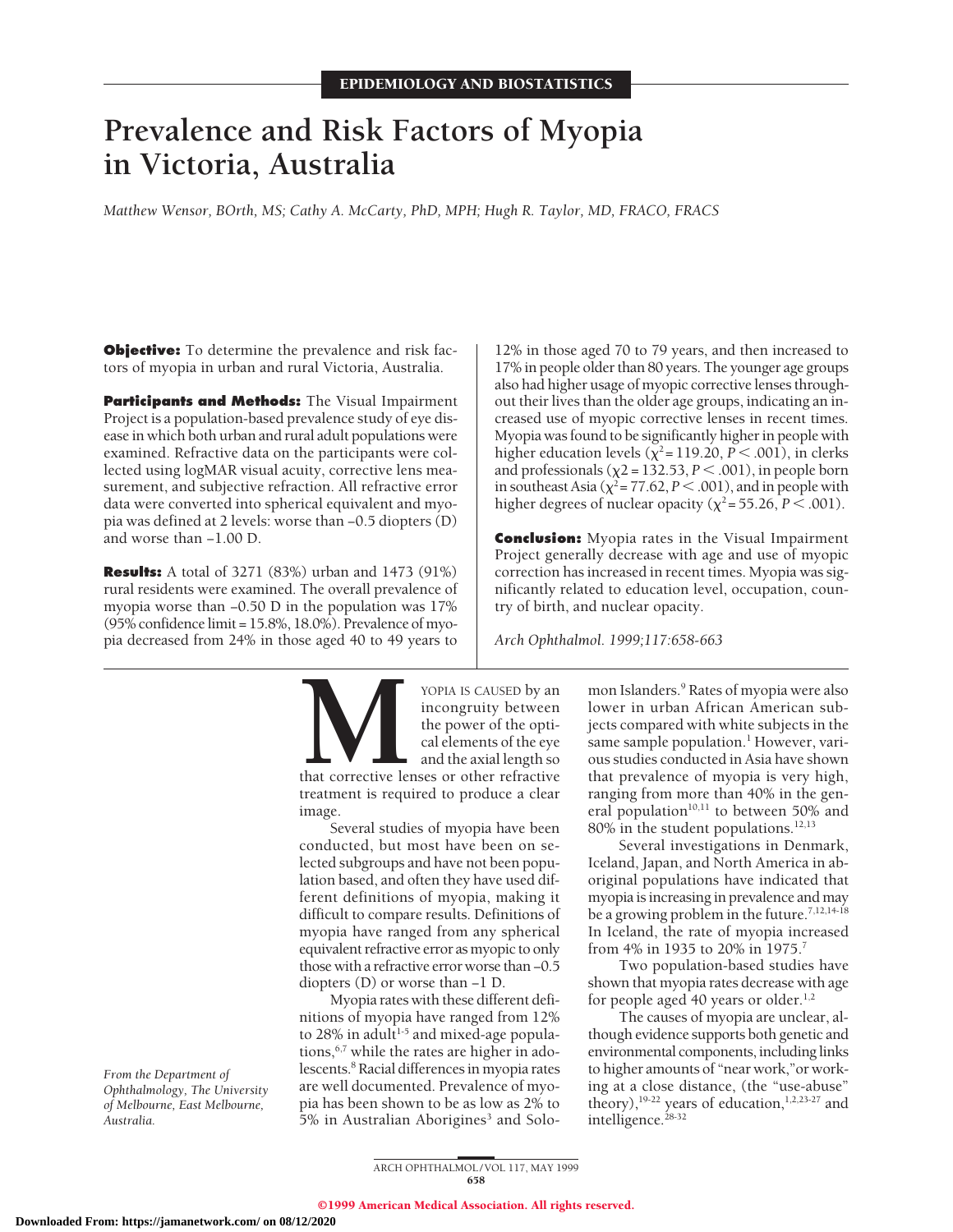# *PARTICIPANTS AND METHODS*

Data were collected as part of the Visual Impairment Project (VIP). This is a population-based prevalence study that has been conducted in Victoria, Australia. The methods have been described previously.33 Victoria is a state in southeast Australia with a population of approximately 4.5 million (about one quarter of the Australian population), about 3.2 million of whom live in its capital city of Melbourne.34

The first stage of the VIP was conducted in Melbourne on residents from 9 pairs of randomly selected 1986 Australian Bureau of Statistics Census Collector Districts. The second stage was conducted in 4 randomly selected pairs of Census Collector Districts in rural Victoria. To be eligible for inclusion, residents had to be living at their current address for at least 6 months and had to be 40 years of age or older, or be turning 40 in the current calendar year.

Participants were contacted through a household census by field interviewers who completed a questionnaire on demographic details and health service use, and then invited the eligible residents to a local screening center for an eye examination.

As part of the standardized examination, each participant had their visual acuity tested on the Early Treatment of Diabetic Retinopathy Study logMAR chart.<sup>35</sup> Vision was tested one eye at a time with presenting correction and the resulting level of vision was converted to the number of letters read. A logMAR E chart was used if the participant was illiterate or had problems reciting the English alphabet.

If the participant was unable to read at least 53 letters (20/20 minus 2 letters), a refraction was performed, starting with an initial automatic objective refraction (Humphrey 590 Automatic Refractor; Humphrey Systems, Dublin, Calif). The result was used as a starting point for the subsequent manual subjective refraction. After the bestcorrected visual acuity was found, both the derived prescription and the number of letters read were recorded. Because of the age of the study population, cycloplegia was not used.

Subjective refraction was not performed for those who could read 53 letters with their present correction and the power of this correction was measured and used in these analyses. Refractive error was assumed to be 0 D for participants who did not wear eyeglasses and who did not undergo refraction because their uncorrected visual acuity was 20/20 or better. Data for people with no glasses who did

The aim of this study is to ascertain the prevalence and risk factors of myopia in a population-based group in Victoria, Australia.

## **RESULTS**

A total of 4744 people (86%) underwent the eye examination, 3271 (83%) from the urban group and 1473 (92%) from the rural group. There was no difference between participants and nonparticipants other than the fact that non–English-speaking people were slightly less likely to attend. $40$  The participation rate of people who spoke a language other than English at home was 79% compared with 87% of those who spoke English at home  $(\chi^2 = 44.05, P \leq .001)$ .

not have a refraction and had an uncorrected visual acuity of worse than 20/20 were excluded because of insufficient data for an accurate estimation of refractive error. All refractive errors were converted to the spherical equivalent for analysis. The spherical equivalent is derived by adding the spherical component of a refraction to half of the cylindrical component.

Two definitions of myopia were used. Myopia was defined as a refractive error of worse than −0.5 D or worse than −1.00 D. The former level was chosen because it only includes myopia to a significant functional degree and also will concur with definitions of the Baltimore Eye Survey<sup>1</sup> and the Beaver Dam Eye Study<sup>2</sup> groups, 2 other major studies with similarly aged study populations. Hypermetropia was defined as a refractive error of greater than +0.5 D and emmetropia was defined as a refractive error between +0.5 D and −0.5 D.

Nuclear cataract was graded from slitlamp photographs using the Wilmer scale,<sup>36</sup> which grades nuclear opacity in severity on a continuous scale from 0.1 to 4.9. For data analysis, the score was converted into 5 groups (1.0, 1.1-2.0, 2.1-3.0, 3.1-4.0, and  $>4.0$ ).

Excluded from the data analyses were those who were aphakic or pseudophakic and those with eye conditions that could alter or interfere with accurate refraction such as keratoconus, corneal grafts, and visually impairing opaque media. Those with media opacities were only excluded if they had visual acuity reduced to worse than 20/60.

All analyses were performed with commercial statistical software (SAS version 6.10; The SAS Institute, Cary, NC). The distribution of spherical equivalent did not conform to the normal gaussian curve, as it consisted of a large number of data clustered around emmetropia and a myopic tail, which is well known to be the case in refractive error distributions.<sup>37-39</sup> Data were transformed using the square root of the spherical equivalent, which eliminated the skewness but not the peak. Statistical tests comparing means such as *t* tests, general linear models, the Bonferroni statistic, and the  $\chi^2$  test were used, as they rely on the symmetry of a distribution rather than the shape. One myopic outlier was present that altered the data somewhat. It was decided that all analyses would be done twice, 1 including and 1 excluding this outlier. If the conclusions of the analyses were unaltered, this outlier was then excluded, and the more normal distribution to fit the parametric analyses was used. *P* = .05 was considered significant.

The study population consisted of 2211 men (47%) and 2530 women (52%) between 40 and 98 years of age, with a mean age of 59 years.

The correlation between the right and left eyes for spherical equivalent was high ( $\rho = 0.89$ ); in the following analyses, only the results from the right eye were used.

There were 13 people (0.27%) with refractive data missing, leaving 4731 right eyes available for analysis. Of these, 67 (1.4%) had uncorrected visual acuities worse than 20/20 for analysis, were not refracted, had no glasses, and therefore, were excluded. Also excluded were 124 people (2.6%) who had undergone cataract surgery in their right eyes, 1 with a corneal graft, 3 with corneal opacities, 3 with vitreous opacities, and 1 who had undergone radial keratotomy. This left 4532 subjects for the

ARCH OPHTHALMOL / VOL 117, MAY 1999 659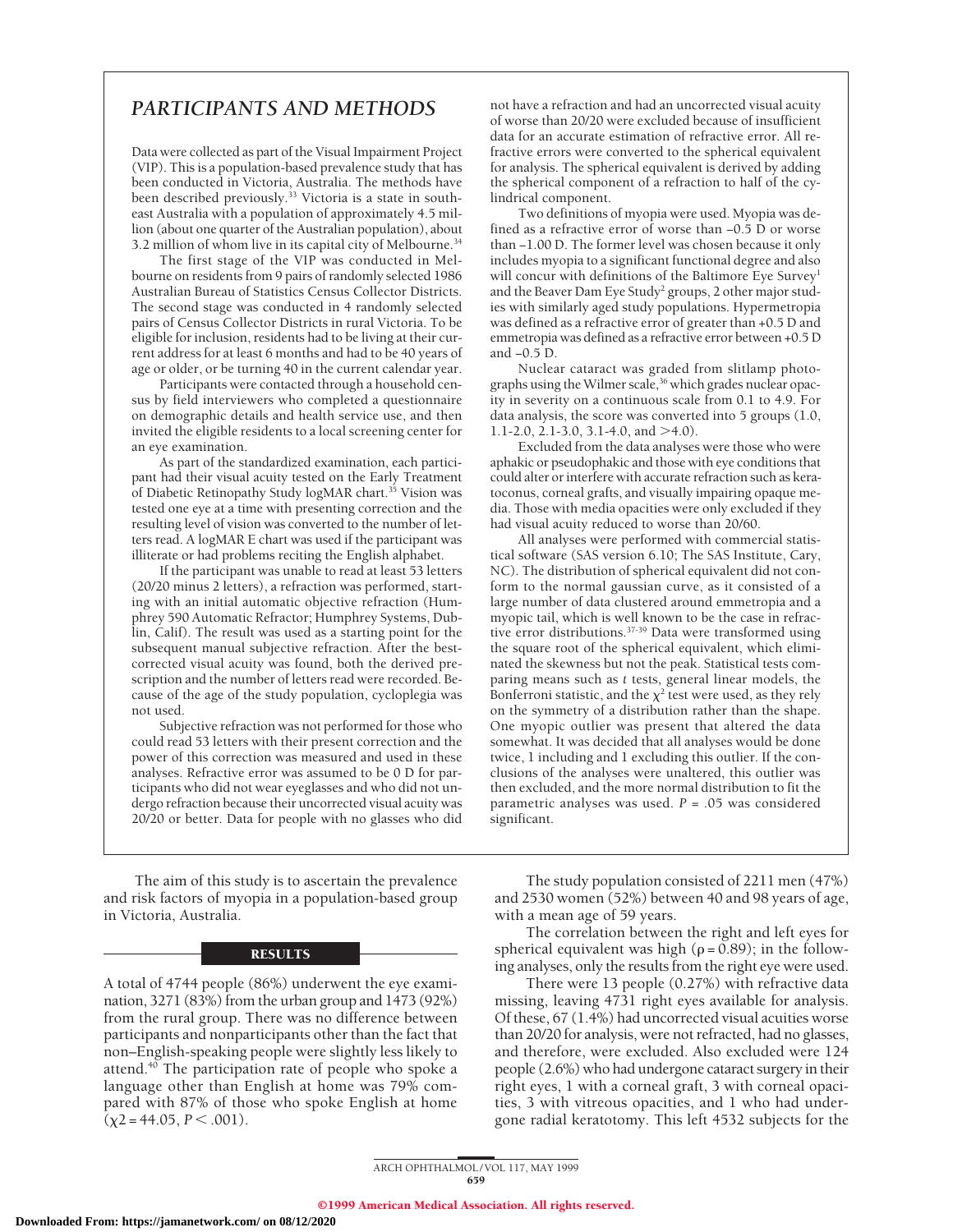

**Figure 1.** Frequency distribution of spherical equivalent refractive errors.

| Table 1. Prevalence of Myopia by Age Group |               |                                        |                         |  |
|--------------------------------------------|---------------|----------------------------------------|-------------------------|--|
| Age                                        | <b>Sample</b> | Myopia, No. (%) [95% Confidence Limit] |                         |  |
| Group, y                                   | <b>Size</b>   | $<$ -0.5 Diopters                      | $\leq$ -1 Diopters      |  |
| $40 - 49$                                  | 1236          | 295 (23.6) [21.3, 26.0]                | 230 (18.4) [16.3, 20.6] |  |
| $50 - 59$                                  | 1307          | 214 (16.3) [14.3, 18.3]                | 153 (11.6) [9.9, 13.4]  |  |
| 60-69                                      | 1141          | 148 (12.4) [10.5, 14.4]                | 115 (10.1) [8.3, 11.8]  |  |
| 70-79                                      | 649           | 77 (11.9) [9.4, 14.3]                  | 55 (8.5) [6.3, 10.6]    |  |
| $\geq 80$                                  | 173           | 29 (16.8) [11.2, 22.4]                 | 23 (13.3) [8.2, 18.4]   |  |

final analyses. Of these, 1514 (33%) were assumed to have no refractive error, that is, 0 D spherical equivalent, because they had no refraction, wore no optical correction, and had a visual acuity of 20/20 or better.

A total of 763 people (17%) had myopia worse than −0.5 D, 576 (13%) had myopia worse than −1 D, 1662 (37%) were hypermetropic, and 2081 (46%) were emmetropic. There was no significant difference in myopia rates between urban and rural populations  $(P > .05)$ .

Of the people who were defined as having myopia at the –0.5 D level, 666 (87%) had low myopia ( $>$  –0.5 D and  $\le$  -5 D), 85 (11%) had high myopia (>5 D but  $\leq$ 10 D), and 12 (1.6%) were regarded as having extreme myopia  $(>10 \text{ D})$  (**Figure 1**).

The prevalence of myopia was shown to be significantly related to age group ( $\chi^2$  = 65.33, *P* < .001). Prevalence of myopia significantly decreased with age up to age 80 years ( $P < .001$ ), but then increased in those aged 80 years or older (**Table 1**). A general shift in the "plus" direction in spherical equivalent (ie, less myopic) was also found in older age groups (F = 84.72,  $P < .0001$ ), except in the 70- to 79-year-old age group and the 80 years and older age group. This relationship only explained 8.4% of the variance in spherical equivalent  $(R^2 = 0.084)$ .

The prevalence of hypermetropia also changed with age. Levels of hypermetropia increased significantly in older age groups. Hypermetropia was defined as refractive error either greater than +0.50 D ( $\chi^2$  = 933.4, *P* < .001) or greater than +1.00 D ( $\chi^2$  = 731.9, *P* < .001).



Figure 2. Lifetime use of myopic correction by age group.

Also examined, using data from the rural group, was the proportion of people wearing myopic correction at each stage of their lives. Younger age groups had higher proportions of people wearing myopic correction at all stages of life than did the older groups (**Figure 2**). For example, the 40- to 49-year-old group had significantly higher levels of myopic correction between ages 10 and 19 years than all other groups. To examine trends in these data, the analyses were restricted to use of myopic corrective lenses when each subject in the study population was 40 years old. There was a significant linear trend for increased use of myopic correction at age 40 years in the 40- to 49-year-old group compared with the 70 years and older group ( $\chi^2$ =31.52, *P* < .001). This trend became more significant after controlling for education and occupation ( $\chi^2$  = 23.38, *P* < .0001).

Overall, sex was not significantly related to myopia  $(\chi^2 = 0.006, P = .94)$ . However, when controlling for age group, women had slightly more positive spherical equivalent refractive errors than men (F = 4.44, *P* = .04). This result has limited clinical value, as the difference in mean spherical equivalent refractive error between men (+0.127 D) and women (+0.219 D) was small.

A significant relationship between myopia and educational level was also found ( $\chi^2$ = 119.20, *P* < .001) with prevalence of myopia increasing with higher degrees of education  $(P < .001)$  (**Table 2**). More negative overall spherical equivalent was also associated with higher degrees of education  $(F = 34.99, P < .001)$ , a relationship which describes 3% of variation  $(R<sup>2</sup>=0.03)$ . The Bonferroni *t* test for differences between means revealed that those who had completed a university or college education had significantly more myopia than all other groups. The relationship between educational level and spherical equivalent was not as strong in the rural group  $(F = 3.59, P < .07)$ , but the overall relationship was still significant when controlling for geographical area (ie, rural vs urban).

Prevalence of myopia was also significantly related to the major occupation that each person had for most of their lives ( $\chi^2$ = 132.53, *P* < .001). Professionals and clerks were found to have a significantly higher prevalence of myopia than all other occupational groups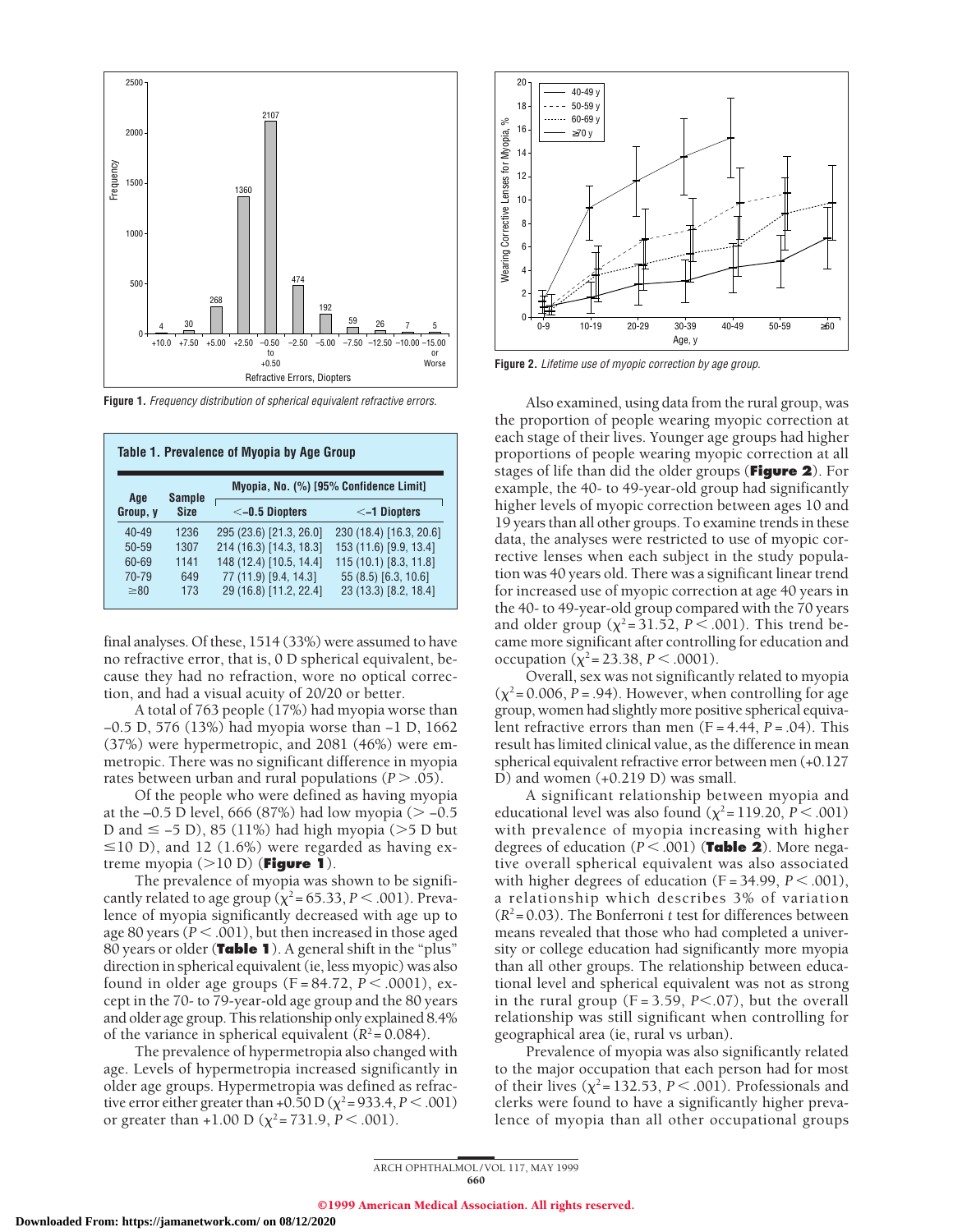| <b>Level of Education Attained</b>                | <b>Sample</b><br><b>Size</b> | Myopia, No. $(\%)$<br>[95% Confidence Limit] |
|---------------------------------------------------|------------------------------|----------------------------------------------|
| Secondary school not completed                    | 2074                         | 255 (12.3) [10.9, 13.7]                      |
| Trade completed                                   | 470                          | 51 (10.9) [8.0, 13.7]                        |
| Secondary school completed                        | 972                          | 201 (20.7) [18.1, 23.2]                      |
| Some university or other<br>higher education      | 396                          | 87 (22.0) [17.9, 26.1]                       |
| Completed university or other<br>higher education | 515                          | 152 (29.5) [25.6, 33.5]                      |

**Table 2. Prevalence of Myopia by Level**

(**Table 3**). Overall spherical equivalent was also significantly different between groups  $(F = 11.80, P < .001)$ , with professionals and clerks having significantly more negative spherical equivalents than all other groups.

Spherical equivalent was examined in a multivariate model that controlled for age group, education level, and occupation. All of these variables remained significant with spherical equivalent at the  $P<.001$  level.

Information on gross household income was only gathered in the rural study, therefore analyses using this variable are only done on the rural data. Income was found not to be significantly related to myopia  $(\chi^2 = 6.72)$ , *P* = .08). Spherical equivalent, though, was significantly more positive in people belonging to the lowest income level compared with all of the others  $(F = 9.65, P < .001)$ . This relationship was not significant when controlling for education level, occupation, and age group.

The prevalence of myopia varied significantly with country of birth  $(\chi^2 = 77.62, P < .001)$ . People who were born in southeast Asia had significantly higher rates of myopia than any other geographical area other than those with a small representation in the sample (**Table 4**). Spherical equivalent also had a significant relationship to country of birth controlling for age group and education level  $(F = 34.03, P < .001)$  and the spherical equivalents of those with a southeast Asian origin were again significantly more myopic than most other geographical areas.

The prevalence of myopia was also significantly related to the level of nuclear opacity that was present  $(\chi^2 = 55.26, P < .001)$ . The prevalence of myopia was significantly higher in people with nuclear opacity greater than 3.0. Significance in difference between groups and trend remained after controlling for age group. Spherical equivalent refractive error was also significant, controlling for age  $(F = 97.32, P < .001)$ . The Bonferroni *t* test, which has the inability to control for other variables such as age, revealed that people with the most advanced nuclear opacity had significantly more negative refractive errors than all other groups.

The analyses regarding age group, urban vs rural residence, sex, education level, occupation, country of birth, income, and nuclear opacity were also tested using a more strict definition of myopia, that is, a spherical equivalent of worse than −1 D. The results did not change markedly using this alternate definition. Finally, a multiple logistic regression using all variables was performed (**Table 5**). It showed that age, nuclear opacity, country of birth, education level, and occupation all remained significantly re-

#### **Table 3. Prevalence of Myopia by Occupation**

| <b>Occupation</b>        | <b>Sample</b><br><b>Size</b> | Myopia, No. $(\%)$<br>[95% Confidence Limit] |
|--------------------------|------------------------------|----------------------------------------------|
| Professionals            | 446                          | 135 (30.3) [26.0, 34.5]                      |
| Clerks                   | 452                          | 125 (27.7) [23.5, 31.8]                      |
| <b>Managers and</b>      |                              |                                              |
| administrators           | 664                          | 112 (16.9) [14.0, 19.8]                      |
| Salespeople and personal |                              |                                              |
| service workers          | 261                          | 42 (16.1) [11.7, 20.6]                       |
| Home workers             | 1203                         | 172 (14.3) [12.3, 16.3]                      |
| Paraprofessionals        | 211                          | 29 (13.7) [9.1, 18.4]                        |
| Laborers, farmers, and   |                              |                                              |
| related workers          | 431                          | 57 (13.2) [10.0, 16.4]                       |
| Plant and machine        |                              |                                              |
| operators/drivers        | 322                          | $37(11.5)$ [8.0, 15]                         |
| Tradespeople             | 489                          | 46 (9.4) [6.8, 12.0]                         |

#### **Table 4. Prevalence of Myopia by Country of Birth**

| <b>Country of Birth</b>          | <b>Sample</b><br><b>Size</b> | Myopia No. $(\%)$<br><b>195% Confidence Limit1</b> |
|----------------------------------|------------------------------|----------------------------------------------------|
| Australia/New Zealand            | 2963                         | 487 (16.4) [15.1, 17.8]                            |
| Southeast Asia                   | 81                           | 36 (44.4) [55.3, 33.6]                             |
| Pacific Islands                  | 7                            | $1(14.3)$ [0, 42.3]                                |
| <b>British Isles</b>             | 393                          | 60 (15.3) [11.7, 18.8]                             |
| <b>Other Europe</b>              | 922                          | 135 (14.6) [12.4, 16.9]                            |
| Middle East and North Africa     | 69                           | 13 (18.8) [9.6, 28.1]                              |
| Indian subcontinent              | 33                           | 7 (21.2) [7.1, 35.4]                               |
| North and South America          | 19                           | $6(31.6)$ [10.1, 53.1]                             |
| Africa (except for North Africa) | 34                           | 15 (44.1) [27.2, 61.1]                             |

lated to myopia prevalence (worse than −0.50 D). Only sex and geographical area (ie, urban vs rural) were no longer significant. This analysis was repeated using a higher definition of myopia (worse than −4 D). This level was chosen to discover if the variables remained significant at higher levels of myopia, and −4 D was the highest level that could be used for the analysis to remain valid owing to low numbers in the high myopia category (Table 5).

A multivariate general linear model was also examined for the degree of spherical equivalent. Again, age, nuclear opacity, country of birth, education level, and occupation were all significantly related to spherical equivalent refractive error ( $P$ <.001), whereas sex and geographical area were not.

#### COMMENT

The VIP provides one of the few population-based prevalence estimates of myopia in an adult population and is unique in that it includes an urban and a rural sample population. The overall prevalence of myopia (−0.50 D or more) in the urban and rural VIP combined in right eyes was 17% (95% confidence limit = 15.8%, 18.0%). This is lower in general compared with many other studies (**Table 6**).

It was asssumed that the group of participants who wore no corrective lenses and who had a visual acuity of 20/20 or better did not have a refractive error and did not undergo refraction. This limitation was imposed by field conditions. This should not affect the myopia rate,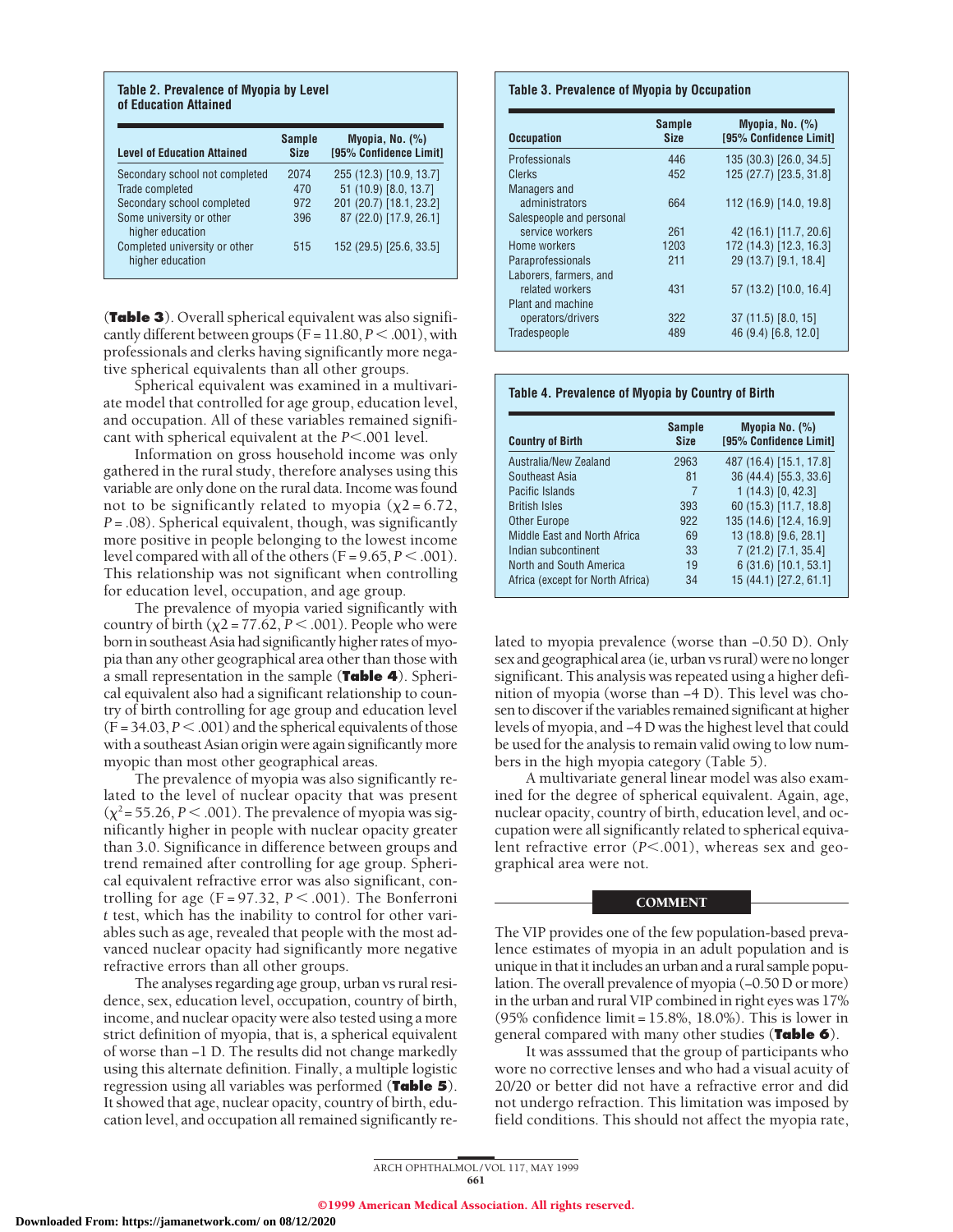#### **Table 5. Prevalence of Myopia in Multivariate Logistic Regression**\*

|                                            | <b>Odds Ratio (95% Confidence Limit)</b> |                    |  |
|--------------------------------------------|------------------------------------------|--------------------|--|
| <b>Risk Factor</b>                         | -0.5 Diopters                            | -4 Diopters        |  |
| Age, y                                     | 0.97(0.96, 0.98)                         | 0.94(0.92, 0.97)   |  |
| Nuclear opacity <sup>+</sup>               | 3.03(2.04, 4.51)                         | 6.31 (2.73, 14.58) |  |
| Country of birth                           |                                          |                    |  |
| Australia/New Zealand                      | $1.00$ (NA)                              | NA (NA)            |  |
| Southeast Asia                             | 2.55(1.60, 4.06)                         | 5.00(2.69, 9.27)   |  |
| Africa (except North Africa)               | 2.56 (1.26, 5.19)                        | NA (NA)            |  |
| Europe                                     | NA (NA)                                  | 1.73(1.15, 2.60)   |  |
| <b>Educational level attained</b>          |                                          |                    |  |
| High school not completed                  | $1.00$ (NA)                              | $NA$ ( $NA$ )      |  |
| High school completed                      | 1.53(1.24, 1.88)                         | NA (NA)            |  |
| Some university/advanced<br>education      | 1.57 (1.19, 2.09)                        | NA (NA)            |  |
| University/advanced<br>education completed | 1.89 (1.42, 2.53)                        | 2.30(1.41, 3.75)   |  |
| Occupation                                 |                                          |                    |  |
| Laborers, farmers, etc                     | $1.00$ (NA)                              | NA (NA)            |  |
| <b>Tradespersons</b>                       | 0.68(0.49, 0.94)                         | $NA$ ( $NA$ )      |  |
| <b>Clerks</b>                              | 1.89(1.49, 2.40)                         | 3.19(2.07, 4.92)   |  |
| Professionals                              | 1.63(1.23, 2.16)                         | 1.90(1.11, 3.25)   |  |

\*NA indicates not applicable.

†Continuous Wilmer grading scale.<sup>36</sup>

although this assumption would underestimate the prevalence of hypermetropia in the sample. A number of the subjects labeled emmetropic in this study would be younger participants with low hypermetropia who had enough reserve accommodative power to overcome their small refractive error. This may also account for some of the increase in hypermetropia with age because of declining accommodative power.

In all of the univariate analyses, both the prevalence of myopia and the level of spherical equivalent were examined. The degree of spherical equivalent refractive error was examined to reflect degrees of myopia and myopic shifts. This is important because if a particular variable acts on a person's refractive state and causes a myopic shift, the person's baseline refractive error becomes important. If, for example, a person starts off at baseline as being hypermetropic and an environmental variable contributes to a myopic shift, the person does not necessarily become myopic, they may simply become less hypermetropic, ie, more myopic. Thus, if the presence of myopia was simply examined, this previously mentioned effect would be hidden.

Myopia prevalence was found to decrease significantly with age until about age 80 years. In persons older than this, there is an increase in the prevalence of myopia, although it not statistically significant. This concurs with other studies of similarly aged populations.<sup>1,2,4,39</sup> Numerous other studies that have included much younger age groups have shown that the prevalence of myopia increases with age.13,19,41-45 Both of these trends are reflected in an extensive study by Slataper,<sup>39</sup> which shows a myopic shift between the ages of 8 to 30 years, a hypermetropic shift between the ages of 31 and 64 years, and finally a myopic shift between the ages of 65 and 87 years. The myopic shift seen in people in the upper age groups has been as-

#### **Table 6. Prevalence of Myopia in Selected Studies**

| <b>Study</b>                                | Age<br>Group, y | <b>Myopia Definition</b>   | Myopia, % (95%<br><b>Confidence Limit)</b> |
|---------------------------------------------|-----------------|----------------------------|--------------------------------------------|
| <b>Visual Impairment</b>                    | $\geq 40$       | Worse than $-0.5$ D        | 16.9(15.8, 18.0)                           |
| Project                                     |                 | Negative refraction        | 22.1 (20.9, 23.3)                          |
|                                             |                 | Worse than $-0.25$ D       | 19.6 (18.4, 20.8)                          |
|                                             |                 | Worse than $-0.75$ D       | 14.7 (13.7, 15.7)                          |
|                                             |                 | Worse than $-1.00$ D       | 12.8 (11.8, 13.8)                          |
| <b>Baltimore</b><br>Eye Survey <sup>1</sup> | $\geq 40$       | Worse than $-0.5$ D        | 22.7 (21.5, 23.9)                          |
| Beaver Dam<br>Eye Study <sup>2</sup>        | $\geq$ 43       | Worse than $-0.5$ D        | 26.2 (24.9, 27.5)                          |
| HANES <sup>6</sup><br>HES <sup>19</sup>     | $12 - 54$       | Negative refraction        | 25.0(23.7, 26.3)                           |
| Men                                         | $12 - 17$       | <b>Negative refraction</b> | 28.4 (NA)                                  |
| Women                                       | $12 - 17$       | Negative refraction        | 35.0 (NA)                                  |
| $l$ celand <sup>7</sup>                     | $1 - 99$        | Worse than $-0.25$ D       | $20.51$ (NA)                               |
| Central Australia <sup>3</sup>              |                 |                            |                                            |
| Aborigines                                  | $20 - 30$       | Worse than -0.75 D         | 4.8(15, 8.1)                               |
| <b>Whites</b>                               | $20 - 30$       | Worse than $-0.75$ D       | 13.5(8.1, 19.0)                            |
| Israel <sup>5</sup>                         | $\geq 40$       | Worse than $-1.0$ D        | 11.6 (10.6, 12.6)                          |
|                                             |                 | Negative refraction        | 18.4 (17.2, 19.6)                          |

sociated with age-related changes to the lens.<sup>39,46,47</sup> The VIP data supports this theory, showing that not only does overall spherical equivalent refractive error become more negative with increasing amounts of nuclear opacity, but also the prevalence of myopia increases. This increase of myopia in the upper age groups also occurs in black persons in the Baltimore Eye Survey<sup>1</sup> and men in the Beaver Dam Eye Study, $2$  although the effect may be somewhat dampened in the latter study because of the exclusion of participants with visual acuities worse than 20/40.

Not only does the prevalence of myopia decrease with age, there is also an overall shift in the hypermetropic direction of refractive error resulting in a corresponding increase in the prevalence of hypermetropia.

There are 2 possible explanations for this trend. First, it could be that myopia actually does improve with age, or second, that the incidence of myopia has increased in the younger cohorts other than can be explained by the variables controlled for in the multivariate analysis such as possible higher education levels.

It was also found in the rural component that, when examining the use of myopic correction during different life periods of each person, the younger groups, especially persons aged 40 to 49 years, wore myopic corrective lenses more often at all stages of their lives than the older age groups. This indicates that the use of myopic correction has increased in recent times. There are several possible explanations for this trend. This may suggest that the prevalence of myopia is increasing, a view that has been put forth by several investigators.<sup>7,12,14</sup> It might also reflect greater use of health care services in more recent years, which may have been influenced by the introduction of the national government-subsidized health care (Medicare) in the 1970s, which includes a subsidy for glasses. The result may also simply reflect potential recollection bias of the older groups.

Myopia was found to increase significantly in frequency and overall refractive error to become more myopic with higher levels of education, as has been reported